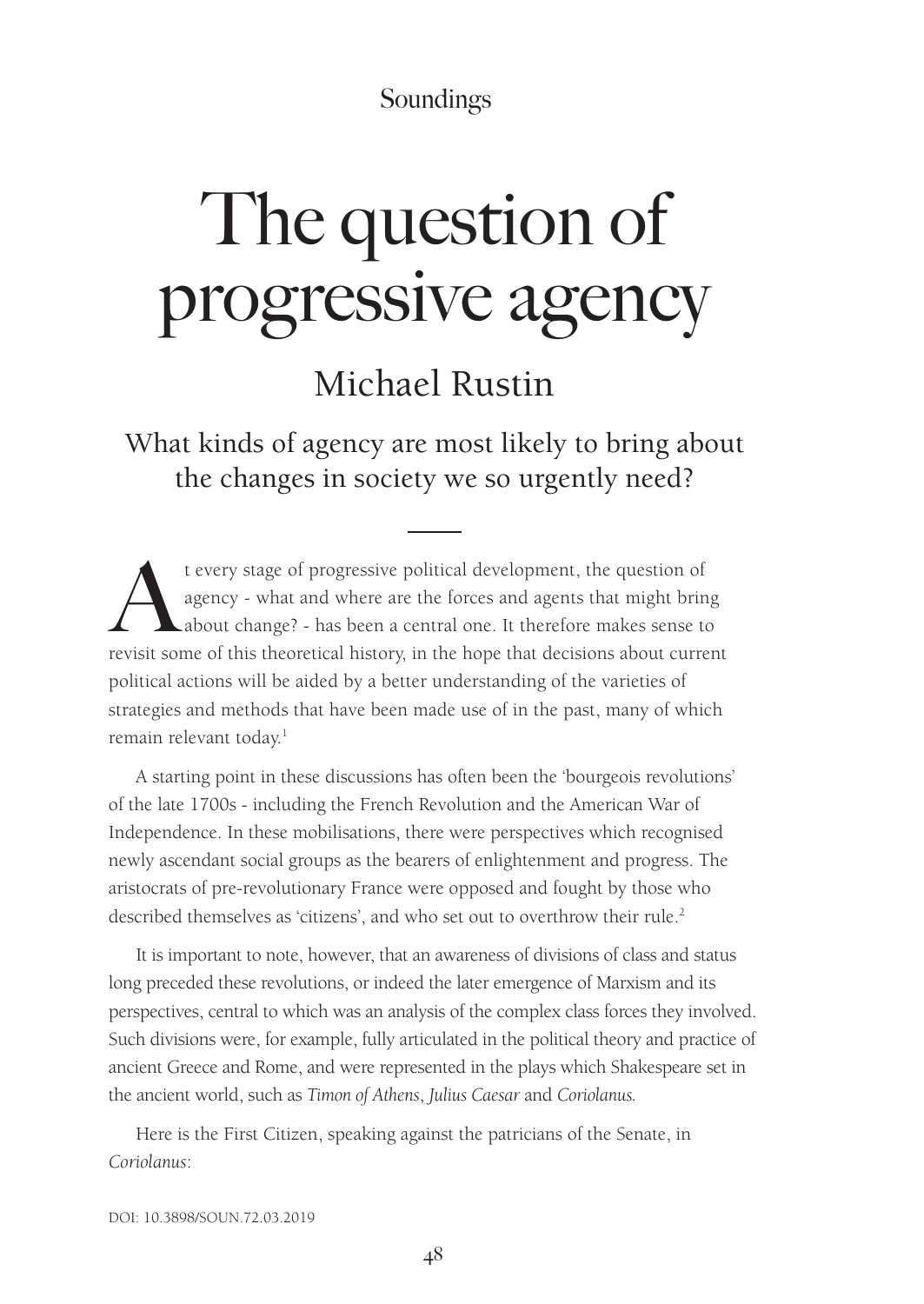Care for us? True indeed! They ne'er cared for us yet. Suffer us to famish, and their storehouses crammed with grain; make edicts for usury, to support usurers; repeal daily any wholesome act established against the rich, and provide more piercing statutes daily, to chain up and restrain the poor. If the wars eat us not up, they will; and there's all the love they bear us.<sup>3</sup>

In the nineteenth and twentieth centuries, liberals and socialists broadly shared a belief in social enlightenment and progress, but within this two clear and distinct conceptions of agency can be identified. Liberals - and some socialists - believed that participation within liberal democratic structures could gradually become available to everyone through education. Marxists, on the other hand, held the view that self-organisation by the working classes was the way forward to an equal socialist society. Each of these approaches has had a real existence and potency within many societies, but in the late twentieth and now twenty-first century each has found itself in crisis. Meanwhile, a third, more recent, approach argues that changes in information technology are making it possible for society to shift from hierarchical to lateral patterns of connection. These three approaches are examined in more detail below.

#### **Agency through education**

The guiding idea of the first model of agency - the liberal enlightenment view - was that the extension of rationality and education throughout society would make possible the extension of democratic entitlements to all people. Liberals saw society as being made up of individuals, all of whom potentially had the opportunity to advance themselves through self-improvement (in contrast to a Marxist approach that regarded the collective agency of the working class as the only force capable of challenging the structures of inequality that they saw as integral to capitalism).<sup>4</sup> The struggle for the right to vote in the nineteenth and early twentieth century in some ways illustrates this difference. The campaign for representation from below was frequently accompanied by arguments from above about the intellectual fitness of the lower orders to exercise political power - they were deemed to be insufficiently educated and rational.<sup>5</sup> John Stuart Mill, a leading liberal advocate of representative democracy, nevertheless argued that additional voting rights should be accorded to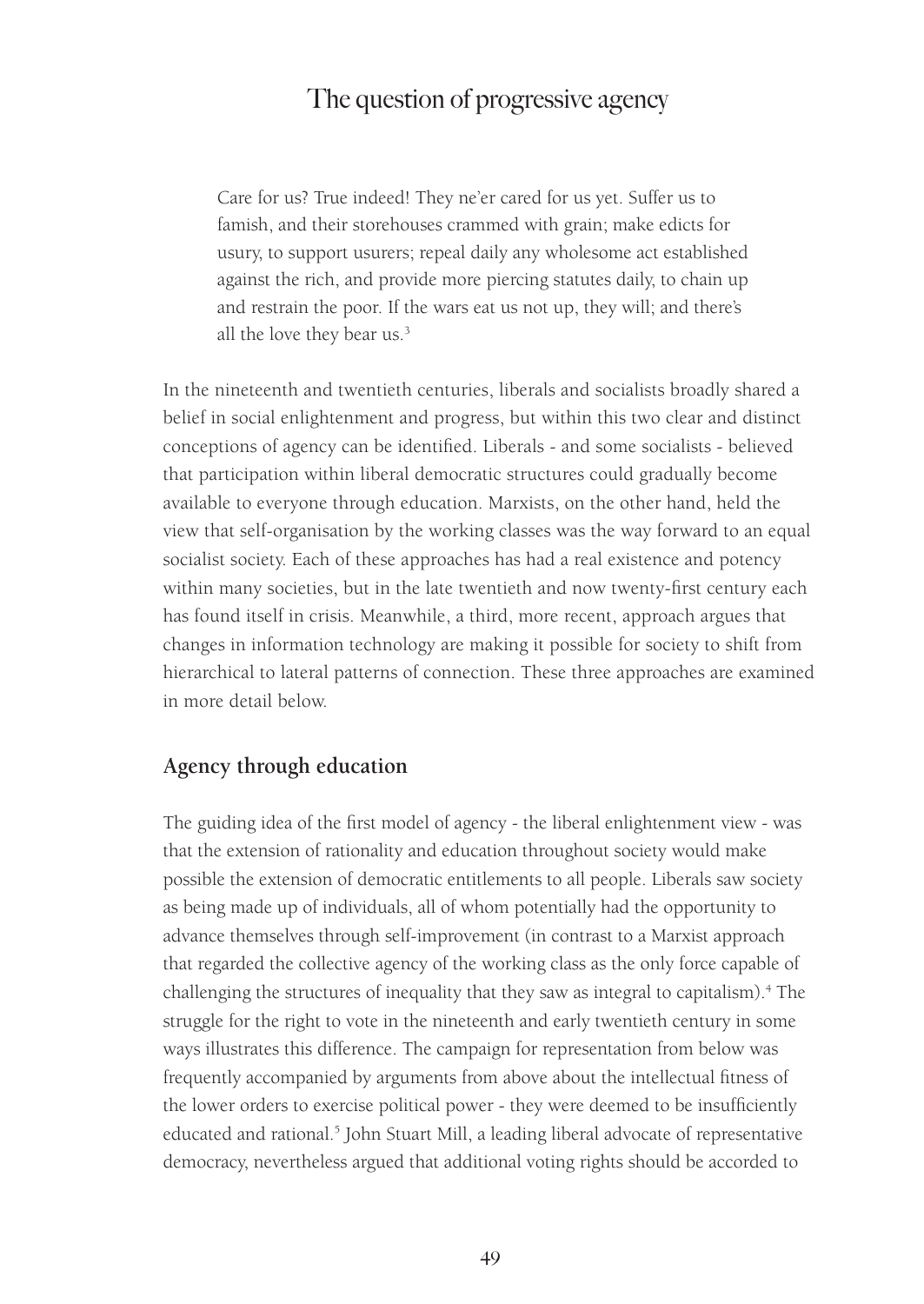the more educated among the people.

But class was not the only factor in the struggle for the right to vote. Advocates of votes for women had to contend with beliefs which assigned the powers of reason principally to males, holding women to exist outside the sphere of public rationality. And this was also the high point of Western imperialism, and colonised peoples were almost entirely excluded from democratic participation. Some kinds of imperialist belief linked the eventual possibility of emancipation and freedom to the eventual possibility of rational enlightenment among the colonised. Mostly, these views merely legitimised the indefinite continuation of colonial rule until its subjects were deemed to be 'civilised' enough to become free and self-governing. Within this perspective, restricted emancipatory and educational efforts were made under some colonial governments, mostly to facilitate colonial rule, or religious conversion, or indeed both.

The other central aspect of liberal enlightenment theory was based on the economic views of theorists such as Adam Smith, about the positive functions of markets in developing peaceful forms of exchange and development. These were the features of what Herbert Spencer later described as an 'industrial' rather than a 'military' form of society - in other words capitalism rather than feudalism. This belief in the virtues of a market society has been a key rationale for the development of the European Union, the free movement of goods, labour and capital supposedly ending the era of wars between nation states.

One might have expected that such liberal conceptions of the agency of progress would have been wholly swept aside by the destructive effects of capitalism and markets, and by the emergence of widespread class conflict and class consciousness. But the idea of advancing the cause of the working class through broadening access to education has remained important to most socialists. Even socialists whose conceptions of change were firmly rooted in the recognition of class divisions often recognised that cultural development and emancipation remained a key dimension of their struggle. Movements for workers' education, the demand for universal public education, and the recognition that oppressive social structures needed to be contested in cultural as well as material terms can be understood as embodying the absorption of liberal enlightenment conceptions within a socialist vision of society.<sup>6</sup>

This can clearly be seen in the work of Raymond Williams, whose work incorporated a concept of enlightenment within a collectivist idea of agency in a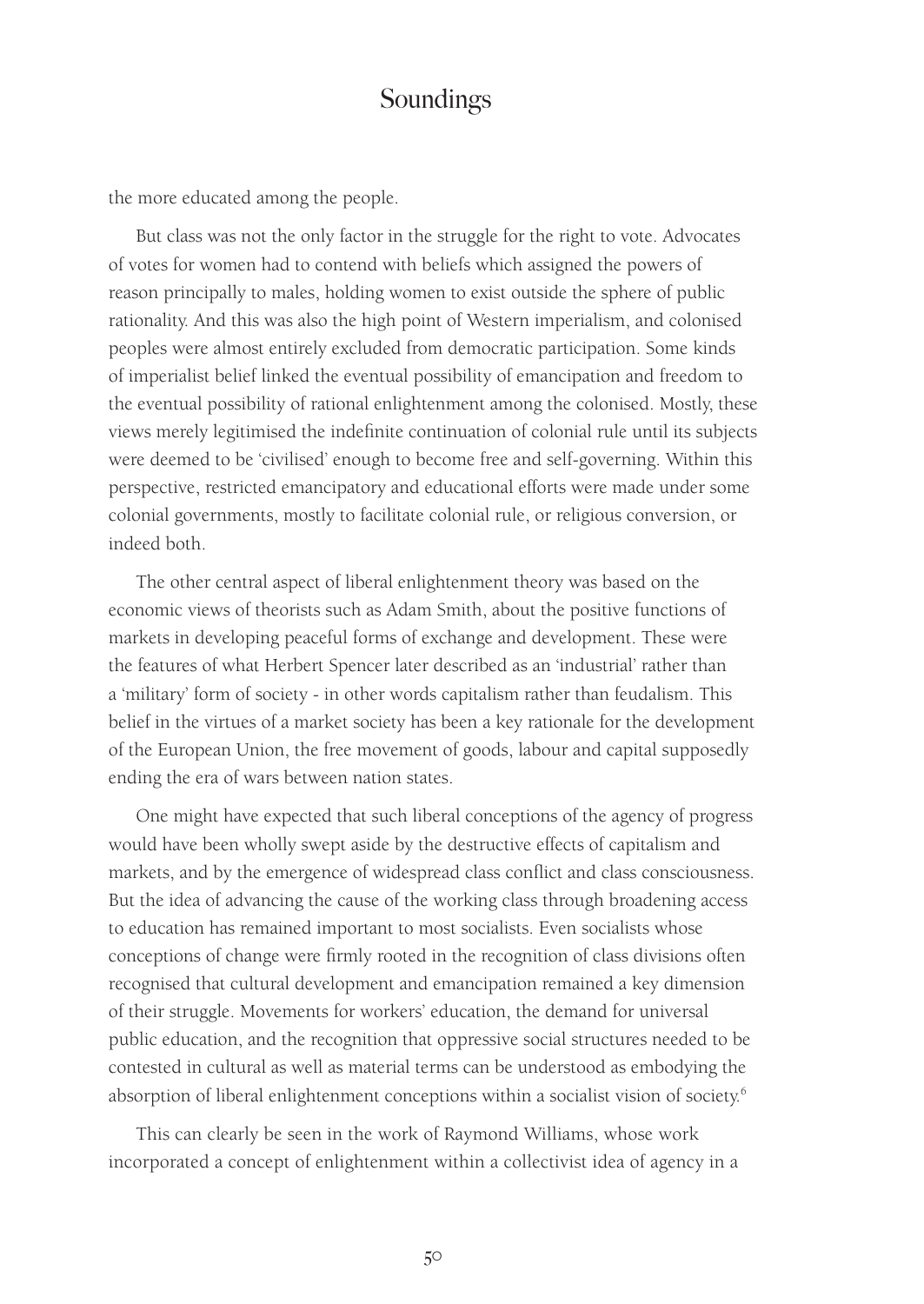number of ways: his articulation of a tradition of cultural critique of capitalism in *Culture and Society*; 7 his contestation of the role of the media, culture and communication in maintaining class domination; and his idea that a socialist society would be one based on practices of democratic learning.<sup>8</sup> Furthermore, informed by the experiences of state socialism, many on the left have come to recognise the importance of markets for economic progress, while also, of course, recognising that markets must be regulated, and subjected to what Galbraith called 'countervailing powers' - organisational forms capable of challenging markets and keeping them in check.<sup>9</sup>

#### **The working class as the engine of history**

It is with the rise of working-class movements, and of Marxism as their most influential form of self-understanding, that the second view of agency emerged - one that has been central to progressive political debates for over a century. The rise of the working class was both a social fact, leading to new kinds of demands (the Chartists seeking the vote, trade unions and cooperatives seeking recognition), and a social phenomenon that demanded theoretical recognition and understanding.

Marx provided a powerful theory which explained how this was coming about, and what its significance was to be. He saw that, as feudalism gave way to capitalism, traditional ties of dependence on landowners were dissolved, leading to growing numbers of landless people who were forced by material necessity to sell their labour to the owners of capital, according to their competitive position in labour markets: this was the crucial development that had led to the emergence of a working class. Marx believed that this burgeoning proletariat represented the interests of humanity as a whole - of universal humankind - and would eventually supplant the power of the capitalist owners just as the power of the feudal aristocracy was already being displaced by capitalists.

The political problem that socialists faced was how this was to happen, both in relation to how groups could be organised to work collectively (for example, the large numbers of workers in factories and mines), and in relation to the theoretical models being constructed to explain their potential development. The most promising solution to this problem appeared to be emerging in industrial Germany in the latter decades of the nineteenth and early twentieth century, with the rise of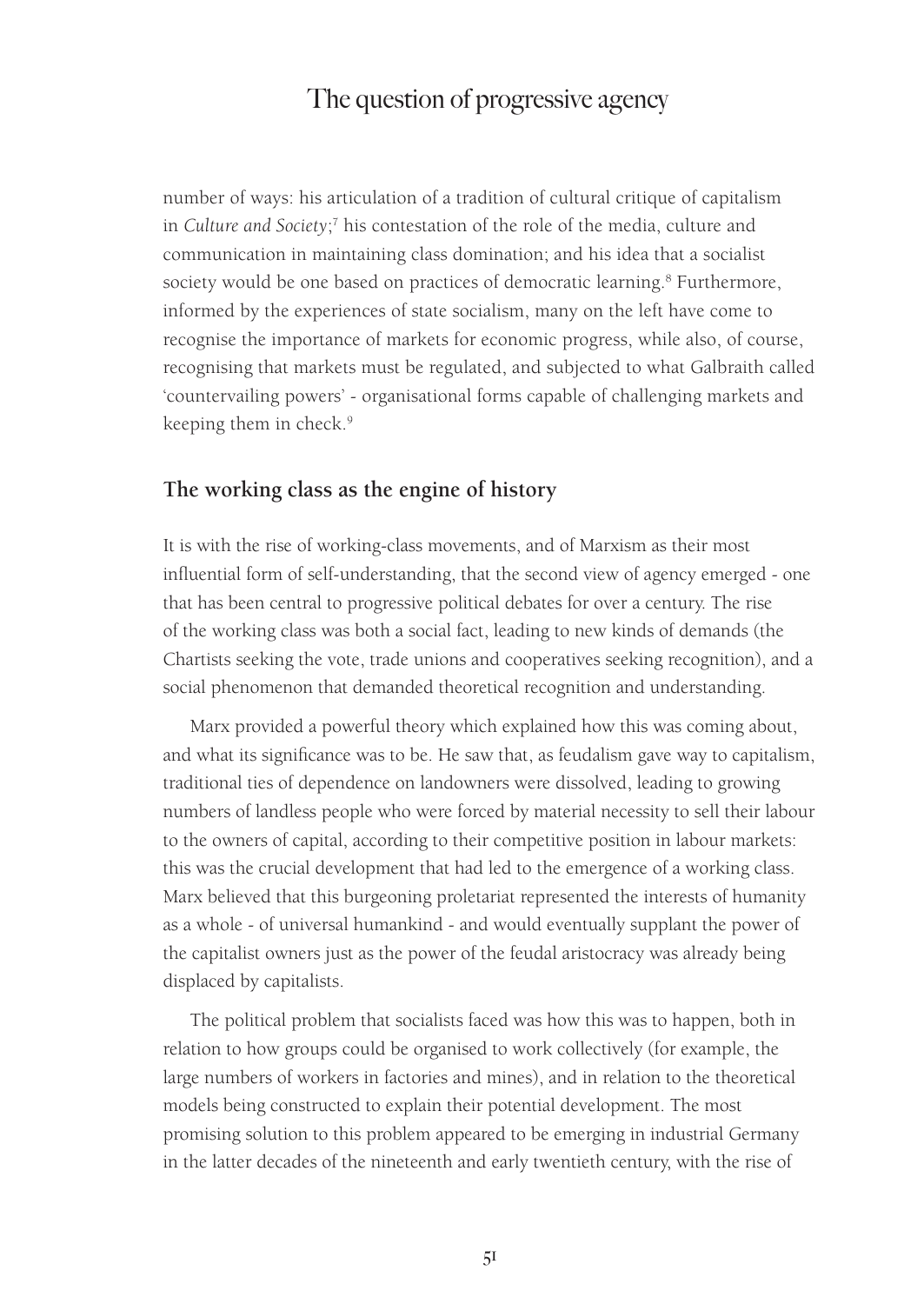the German Social Democratic Party. Here was a mass organisation which seemed to be capable of organising the working-class population in its own class interests, of gaining electoral representation, and of winning substantial concessions in regard to social welfare from employers and governments. Did it not seem reasonable to envisage that this rise in power might continue, until some crucial change in the balance of powers between landholders (still a significance force in Germany), capital and the working class might become possible?10

At the time when the Marxist social democrats of Germany were debating these questions, from more and less 'reformist' perspectives, their argument was brought to an abrupt end by the outbreak of the First World War. What then happened was that loyalty to nation, obedience to the state and antipathy to rival nations entirely overwhelmed the hopes of many socialists that class-based solidarities and working-class hostility to the dominant classes and their state institutions would lead to successful resistance to the call to patriotic war. This was neither the first nor the last time that the collective sentiments of nationalism have trumped those of class solidarity.

Then, in 1917, the Bolshevik revolution took place in Russia (bringing to an end Russian involvement in the war). For many socialists, this provided a dramatic alternative to the idea that change would be achieved through the slow grind of the now demoralised and discredited social-democratic parties, whose members and followers were being slaughtered in their millions in the trenches, with the consent of most, though not all, of their political leaders. Instead, it now seemed that the most feasible - and indeed exhilarating route - to universal emancipation lay in the decisive action of revolutionary parties: the vanguard would lead the proletariat into victory.

The success of the Russian revolution meant that Bolsheviks were now able to exercise considerable international influence, but they also provoked strong hostility both from the establishment and from social democrats who did not accept their ideas and methods. This led to fracture and division among workingclass movements everywhere. Indeed, antagonism between contending elements of these movements sometimes became so bitter and intense that it seemed to take precedence over opposition towards the governing classes. In post-first world war Germany these divisions were especially destructive and disastrous. Many factors contributed to the rise of the Nazi Party and its capture of power, including the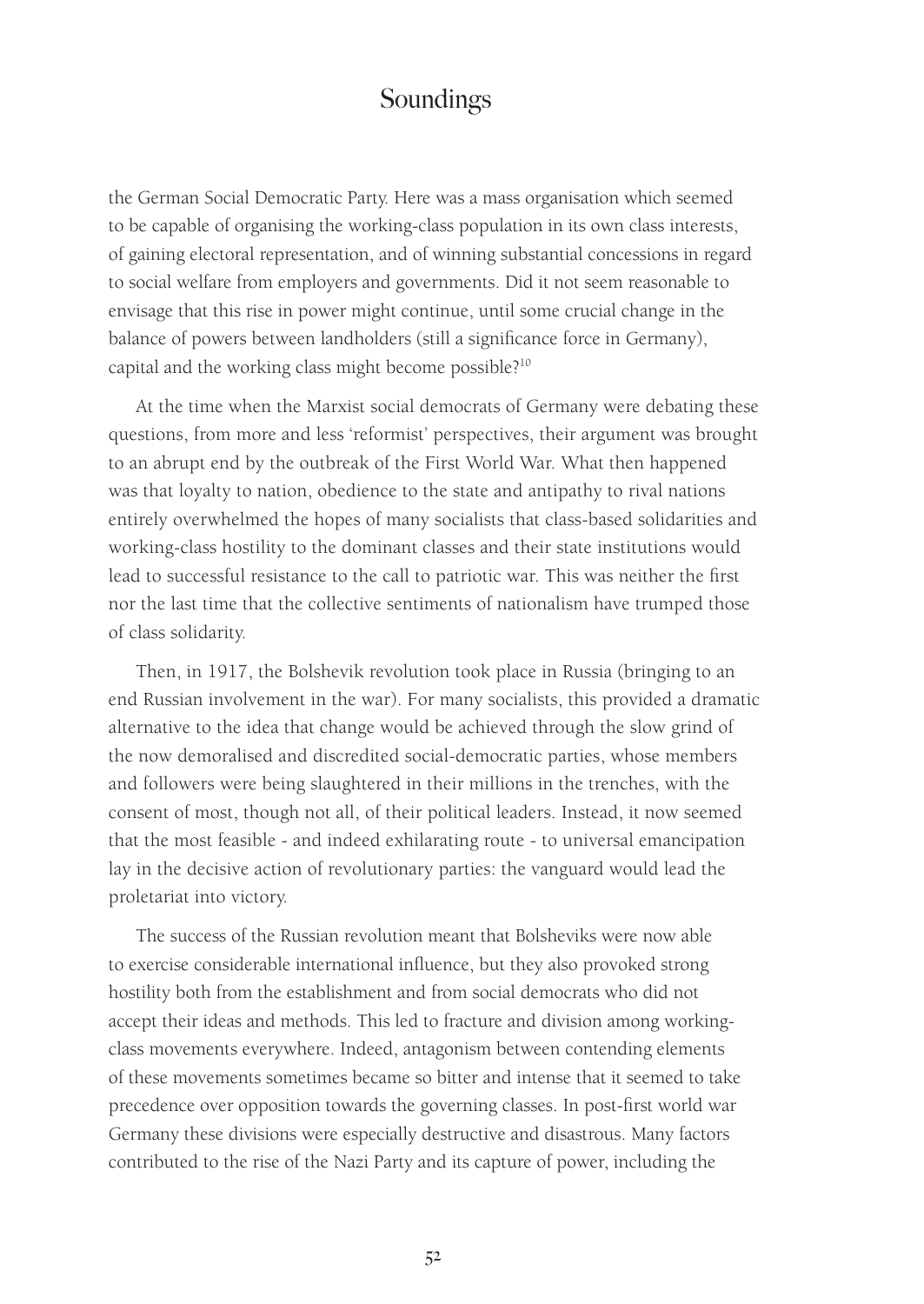humiliation of Germany's defeat, the availability of cohorts of former soldiers already brutalised by war as violent recruits to the party, and economic collapse and widespread ruin. But also significant was the division of a hitherto unified workingclass movement and party into two bitterly hostile factions, one looking to incite revolution while the other continued to try and build power within the existing system. The German Communist Party - formed in 1918 as a breakaway from the Social Democrats - was more concerned to defeat its rival than it was with the threat from the extreme right to all democratic political forces.

The success, or partial success, of the Bolshevik Revolution, had other lasting consequences for the issues of socialist political agency. The Communist Party of the Soviet Union sought to establish its allied and protégé parties all over the world, mostly following its own model of organisation and its prescribed ideological positions. This meant that working-class movements of revolutionary and reformist varieties were nearly everywhere divided and in competition - often fierce conflict with one another.

After the Second World War, social-democratic parties mostly became incorporated into the alignments of the West's anti-Communist position - for example, they led governments that joined NATO, founded in 1949 as the military expression of western opposition to the communist world. As the Cold War developed, this polarisation, and the imputed threat to democratic institutions from Communist Parties, had the effect of excluding the latter from participating in national governments, although in a number of countries they won considerable electoral support immediately after the war, and continued for many years to exercise some power at regional and local levels, and through trade unions. The Cold War had the effect of freezing left parties out of full political participation, and of enforcing the subordination of social democrats to a predominantly capitalist social order. In Britain, where the Communist Party was very small, but there was a strong Labour left, a critical moment was the split in the Labour government over the priorities to be given to rearmament and social welfare in 1951, and the resignation of Nye Bevan and his allies. In the United States, the symptomatic phenomenon in the 1950s was McCarthyism and the widespread accusations of Communist infiltration of the US government.

The late 1950s saw the emergence of the New Left and the Campaign for Nuclear Disarmament, both of whom rejected Cold War priorities and refused the choice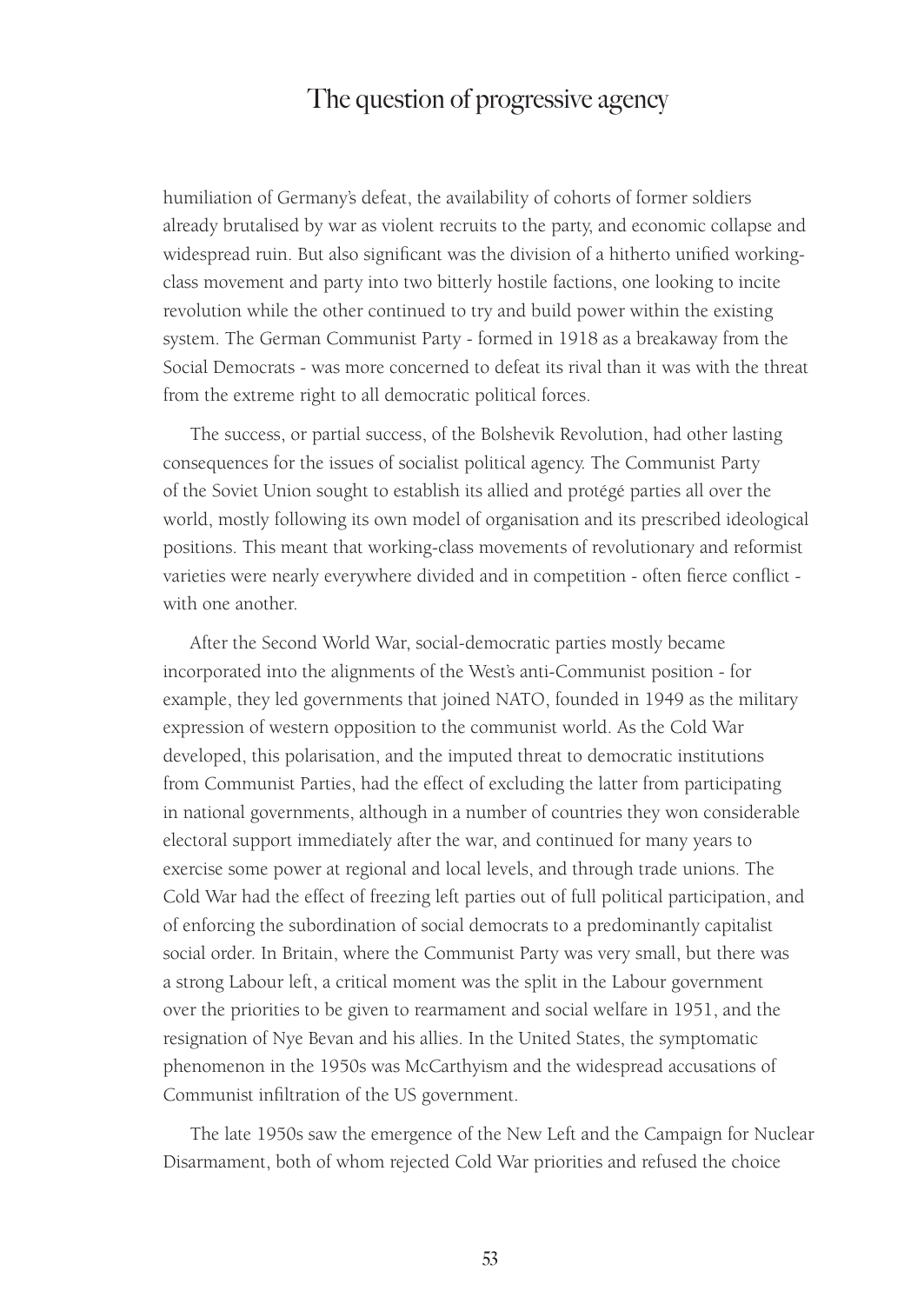of East or West. This implicitly offered the potential for escape from the crippling effects on the working-class movement and the left from this polarisation. But although the nuclear disarmament campaigns achieved some valuable recognition of the risks of nuclear war, they were defeated as broader political movements.

In 1970s Italy, the Italian Communist Party (PCI) under Enrico Berlinguer tried to negotiate a 'historic compromise' with the more progressive segments of the Christian Democrats as an attempt to escape from the exclusions of the Cold War. This was partly made possible by the PCI's break with the Soviet Union over the latter's invasion of Prague in 1968 and its overthrow of Czechoslovakia's reformist Communist government. The 'historic compromise' encountered strong resistance from the right, and from the United States, but its death blow was administered by a terrorist group of the far left, in its kidnapping and subsequent assassination of Aldo Moro, a leading Christian Democrat reformer.<sup>11</sup> After this any alliance with the left became a political impossibility for the CD reformers. One can see reform Communism in Eastern Europe during this period (as for example in the Prague Spring of 1968, when it was precisely the attempt to bring in liberalising reforms that precipitated the Soviet invasion) as a further attempt to create a form of progressive agency which was independent of the authoritarian structures of the Soviet Union.

The 1970s and 1980s saw the development of a strand of thinking and mode of organising known as 'Eurocommunism'. This was a belated incorporation of insights that Gramsci had articulated in the 1930s into the differences between modes of class struggle appropriate in different contexts - that the kind of organisation needed to confront absolutist systems of power such as Tsarism were different to those needed to overthrow Western ruling classes, which maintained their dominance through complex structures of civil society and by the management of consent. These ideas had been strongly influential within the PCI and had to a large extent underpinned their successes.

Awareness also grew on the left in this period of how complex and diluted the lines of class division in the West had become. *The Forward March of Labour Halted*? was Eric Hobsbawm's (1978) memorable diagnosis of the situation in the UK.<sup>12</sup> Communist Parties now began to diminish, and often to serve as a left wing of social democracy where they did not transform themselves overtly into social democratic parties - as happened in Italy, when the PCI became Democratic Party of the Left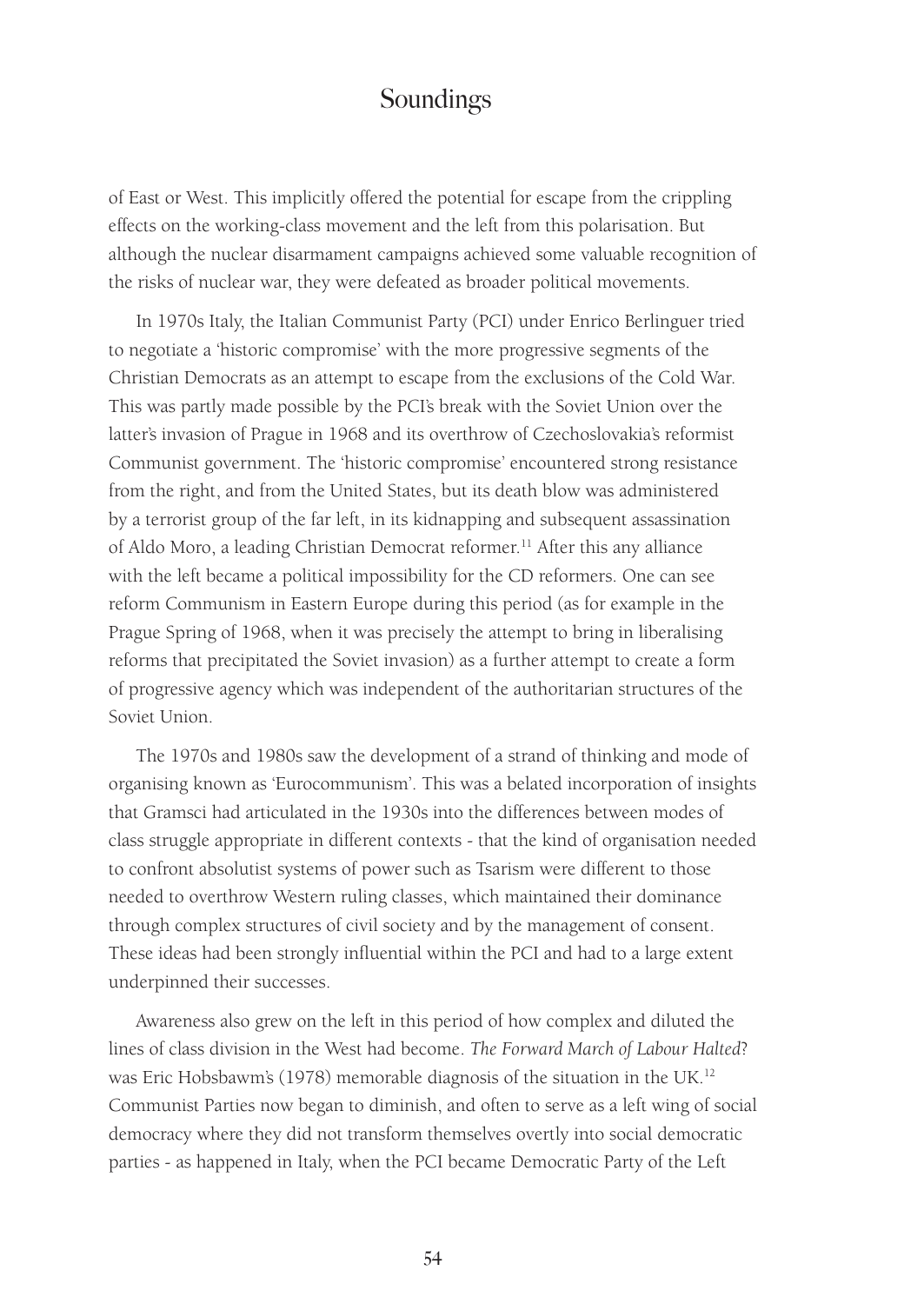in 1991. It was often left to Trotskyist groups to keep the flame of revolutionary politics burning. They held the personality of Stalin and the backwardness of Russia - rather than the Leninist model of the vanguard party itself - responsible for the deformations of Soviet Communism, in this way remaining followers of Lenin while retaining their good conscience in the face of growing evidence of the oppression and atrocities being committed there.

Nevertheless, despite the growing fragmentation of the working class, the reformist programmes of social democrats did achieve significant gains in the decades after the Second World War. The war-time alliance with the Soviet Union had lessened some of the conflicts within the working-class movements, and Communists had earned credit in Occupied Europe for their resistance to Nazism; and although the Cold War had led to the exclusion of Communists from power, fear of their potential appeal led many Christian Democratic parties to follow a path of social and economic inclusion similar to that of the Social Democrats. Public systems of health and welfare became universal in Western Europe.

In Britain, T.H. Marshall formulated, in his essay *Citizenship and Social Class*, an optimistic model of evolutionary progress, describing the successive acquisition by the working class of first civil, then democratic, and then economic and social rights.13 The post-war years were those in which workers in industry and mining became for the first time a majority of the population, and they were able for a time to exercise the political force which came from these numbers. The British Labour Party explicitly described itself as the party of the working class until 1951: it was its sequence of defeats by the Conservatives that made many of its leaders (e.g. Gaitskell and Blair) call this identification in question.<sup>14</sup>

But the idea that the post-war social-democratic development had been mainly emancipatory also came to be questioned. In the 1980s, the post-war period came to be seen by some critics, in hindsight, as the epoch of the 'Fordist' mode of production; they argued that the higher wages and greater consumption for working people had been achieved only at the cost of their subordination as producers, and as passive subjects of a capitalist economy and a bureaucratic state.<sup>15</sup> Mass production had led to mass consumption under the supervision of a paternal state. Furthermore the emerging social identity which this system had sought to inculcate from the 1950s onwards was one of competitive individualism, in which fulfilment was mainly to be looked for in consumption.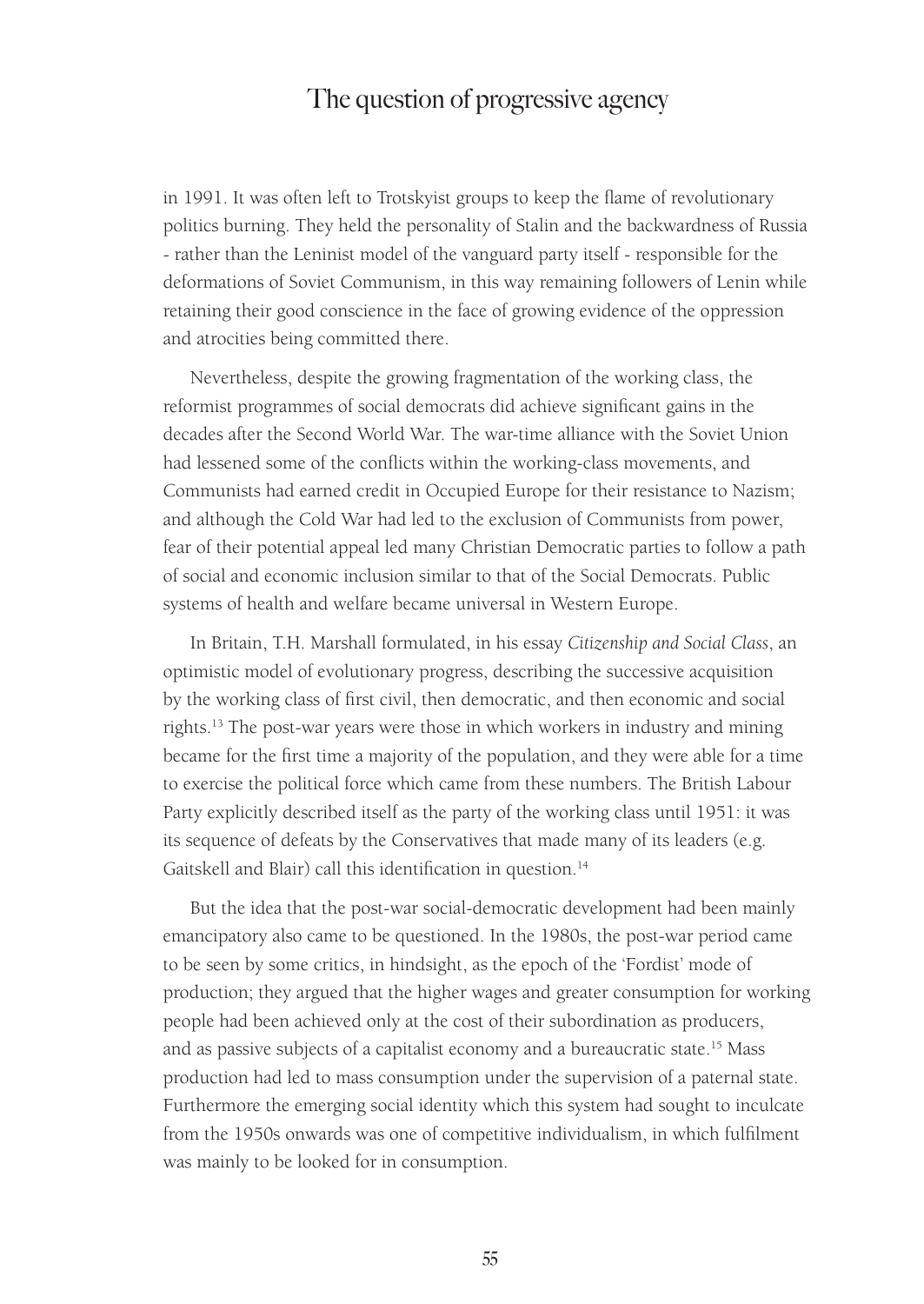During the late 1960s and 1970s this 'Fordist' regime encountered a prolonged period of tension. The enhanced bargaining power of the organised working class in the labour market and the workplace was threatening the hegemony of capital and its profitability. High levels of strikes and industrial conflict and wage inflation signified a crisis of the entire system of 'managed capitalism' that had evolved in the post-war period.16 At the same time, during the 1960s and 1970s, new lines of dissension emerged, to some degree as a consequence of increased material security, prosperity and wider educational opportunities. Generational protests, student uprisings, the civil rights movement, second wave feminism, and later on environmentalism, added new dimensions of conflict, which became theorised as the 'new social movements'.17 These levels of dissent were widely characterised as a sign of a 'legitimation crisis'(Habermas), or, as Ralph Miliband put it, 'a state of desubordination'.18

One can argue that the crisis of the 1970s was, from a progressive point of view, 'premature'. The different agencies and currents of protest were disparate, and difficult to articulate with one another or to join into functional alliances. The established social-democratic and Communist Parties found themselves trailing behind the upsurges in the streets, campuses and factories, and unable to provide political leadership for these movements. Rock and roll was hardly their thing.

But perhaps more significant were the deep divisions which emerged as cold war social democrats and progressives came up against the radical movements of the late 1960s and early 1970s, especially in relation to the war in Vietnam. This could be seen most acutely in the United States, where the administration of President Lyndon Johnson, which had a progressive and modernising domestic agenda (civil rights, the 'Great Society' project to eliminate poverty and racial injustice) was destroyed by the overriding priority it gave to Vietnam and its framing in the context of the Cold War against communism (a reading of the Vietnamese national struggle first championed by Kennedy which even some leading Democrats, such as Robert McNamara, later came to see as mistaken). Opposition to the war fractured the New Deal coalition on which the Democrats had depended (even as Johnson had been dragging the South in a more progressive direction). Nixon's 'silent majority' was successfully mobilised against anti-war and civil rights protesters, and Nixon won in 1968, and again, overwhelmingly, in 1972, even while the Vietnam War continued. Once again, the sentiments mobilised by American nationalism and anti-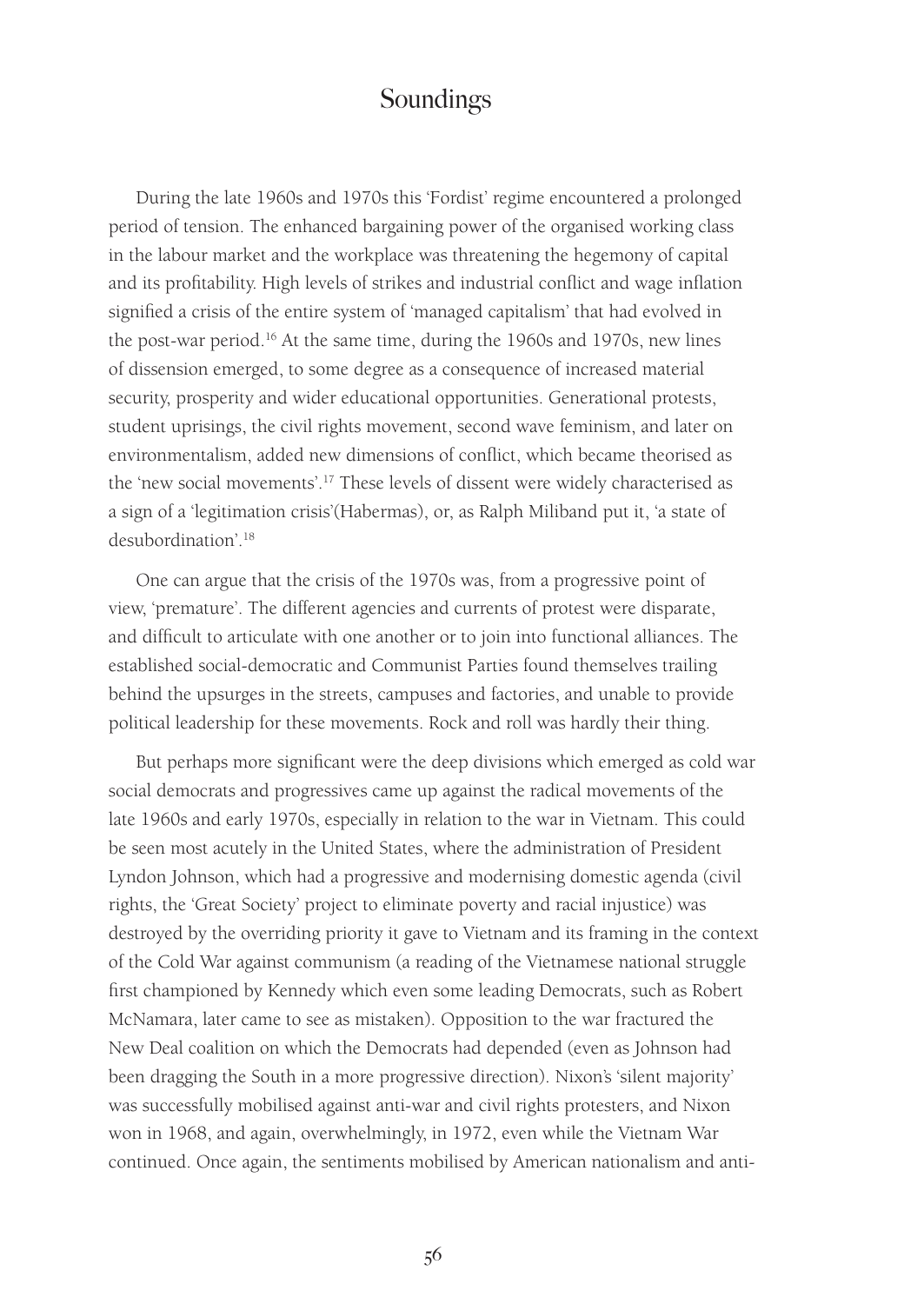communism overwhelmed progressive solidarities.

This mobilisation of the silent majority by a conservative populism was a forerunner of the epoch of counter-revolution, the determined roll-back by the right of post-war social democracy, led by Thatcher in Britain from 1979, and by Reagan in the USA from 1980. Globalised systems of production and distribution were enabling capital to escape the constraints and compromises imposed by organised labour. Financial deregulation gave a new freedom of movement to capital. Direct attacks on trade union power, and on systems of welfare protection, further weakened the power of the working class. These transformations were part of a neoliberal economic agenda developed by economists such as Hayek - which in Western contexts were generally pursued by democratically elected governments, but in the global South were largely imposed through US-backed military coups and Structural Adjustment Programmes.

The response of the Democratic and Labour Parties was to deliberately accommodate themselves to the neoliberal system, rebranding as 'New' Democrats and 'New' Labour, and seeking supposedly progressive ways of managing the marketised system. The collapse of European Communism from 1989 was a further setback for working-class movements, especially as the western governments took care to ensure that there was going to be no 'soft landing' of a social-democratic kind for the post-communist systems, as Gorbachev had hoped might be possible. Instead, former communist countries were forced to undergo a 'shock' treatment that turned them almost overnight into marketised economies, putting to an end their old systems of social security and full employment (such as they were). The rise of the far right in the former Eastern Germany has been one consequence of this catastrophic transition. Putin's regime of conservative nationalism is another

From 1990, global capitalism appeared to be hegemonic - except that the deep contradictions of this neoliberal regime soon began to emerge.<sup>19</sup> A succession of Middle Eastern interventions, whose deluded project was to establish capitalist democracies throughout the region, proved largely unsuccessful. While the attack on the Twin Towers of 11 September 2001 brought a violent nationalist reaction in the United States, the wars which followed from this, in Afghanistan, Iraq and Libya, failed to achieve their goals.<sup>20</sup> The destruction and disruption these wars have caused has brought a migration 'crisis' to Europe, contributing to a rise in far-right racism which threatens the survival of even moderate conservative governments - even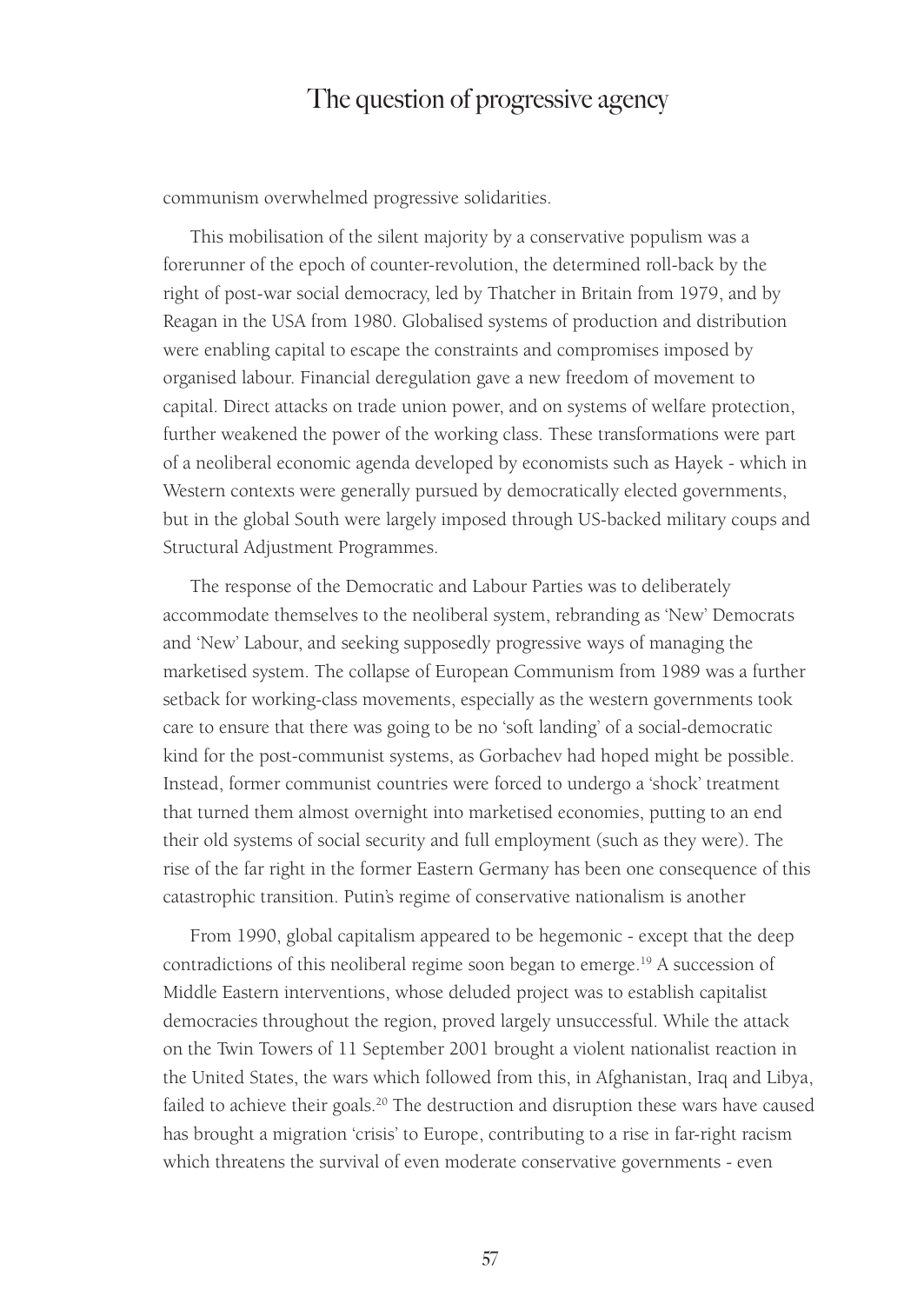though the numbers arriving on the continent are small compared to those displaced to countries such as Turkey and Lebanon. It turns out that the effects of imperialism in decline, and on the defensive, are even more damaging to progressive movements than was imperialism during its period of ascendancy.

In addition, the financial crisis of 2007-8 has proved that deregulated capitalism is unstable, while the regime of austerity which was adopted as the leading response to it has demonstrated that the system is incapable of assuring rising living standards for its peoples. Governing establishments, and capitalism itself, have been brought into question by these events, even though some of the most vocal and effective protests against them have come not from the left, but from nationalist movements of the right.<sup>21</sup> The agents most weakened by these events have been the socialdemocratic parties of the established working class and their allies among public employees. These parties have been made to pay a heavy price for their collusion with neoliberal programmes and for their unwillingness or inability to protect their constituencies. However, the recent advances of Sanders in the USA, and of the Corbyn-led Labour Party, suggest that their recovery may now be possible, if a greater hostility to neoliberalism is declared.

#### **The information society and new concepts of agency**

So far, we have looked at the first two kinds of agency - the liberal enlightenment version which sees education of individuals as the route to progress, and the socialist one which locates agency in the organisation of the working classes. Now we consider the third theory and practice of agency, which has emerged in the past two or three decades - one which is post-capitalist in its aspiration, and post-modernist and to a degree post-Marxist in its forms of reasoning.

This conception is grounded in recent experiences of political action (for example, the Arab Spring, the Occupy movement, the *Gilets Jaunes*); in the universal spread of information technology (computers, the internet, social media, etc); and in a developing theoretical paradigm which draws on several sources. These include Manuel Castells's highly prescient theory of the *Network Society*, Gilles Deleuze and Felix Guattari's *A Thousand Plateaus*, and Hardt and Negri's *Empire* - which provides a global political formulation of these theses.<sup>22</sup>

In so far as information technology is nevertheless a material phenomenon,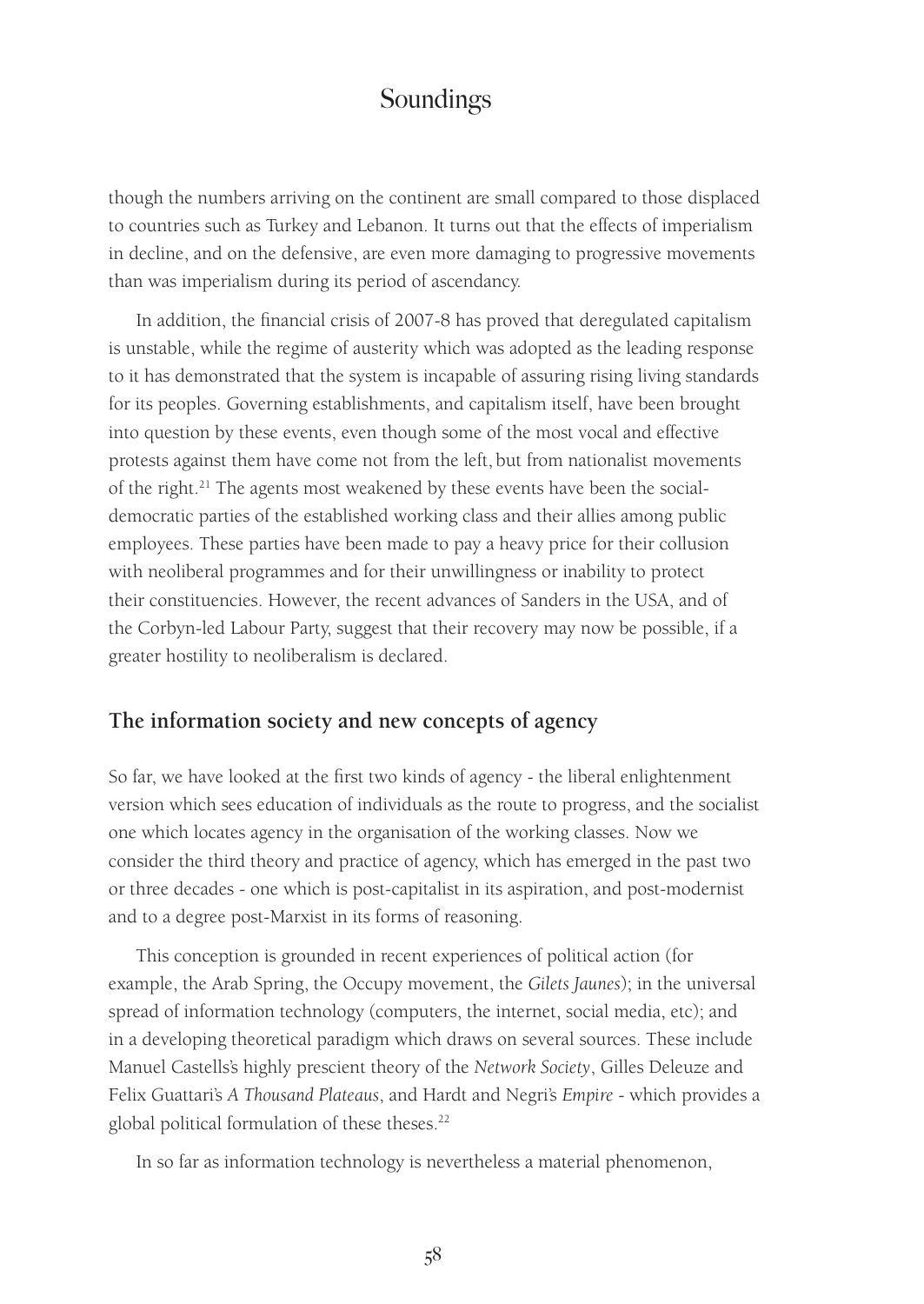this argument retains a Marxist filiation.<sup>23</sup> But in other ways its view of agency can be seen as lacking materialist grounding. The work of Deleuze and Guattari, for example, is written in an abstract mode, and often appears to be informed by free association and metaphor, as in their suggestion that democratic agency can be exercised through collectives which come together as 'rhizomatic' networks rather than 'arborescent' top-down structures.<sup>24</sup> Hardt and Negri Hardt (drawing on experience of an earlier autonomist workers' movement in Italy) theorised the mobilisation of a 'multitude' able to develop a collective identity in opposition to capitalist institutions, joined together in a shared universalism of global citizenship.<sup>25</sup>

The most popular political statement of this position in Britain has been by Paul Mason. In his 2013 book, *Why it's Still Kicking Off Everywhere*, he quotes Manuel Castells to support his advocacy of 'horizontalism':

Networked social movements, as all social movements in history, bear the marks of their society. They could not exist without the internet, but their significance is much deeper. They are suited as agents of change in the network society, in sharp contrast with the obsolete political institutions inherited from an obsolete social structure.26

Similarly, in *Post-Capitalism: a Guide to our Future*, Mason writes that:

By creating millions of networked people, financially exploited but with the whole of human intelligence one thumb-swipe away, infocapitalism has created a new agent of change in history: the educated and connected human being.<sup>27</sup>

The essential argument of this paradigm of agency is that dominant forms of communication in modern societies are now shifting from hierarchical to lateral patterns of connection. What makes this change possible is information technology and its applications to virtually all spheres of life. The transfer of information, it is argued, has become virtually without cost, once the infrastructure of the internet, 'platforms', and technologies like smartphones have been made available. Jeremy Rifkin has argued that not only information but also material products will soon be able to be produced at zero marginal cost (e.g. through 3D printing).<sup>28</sup> Production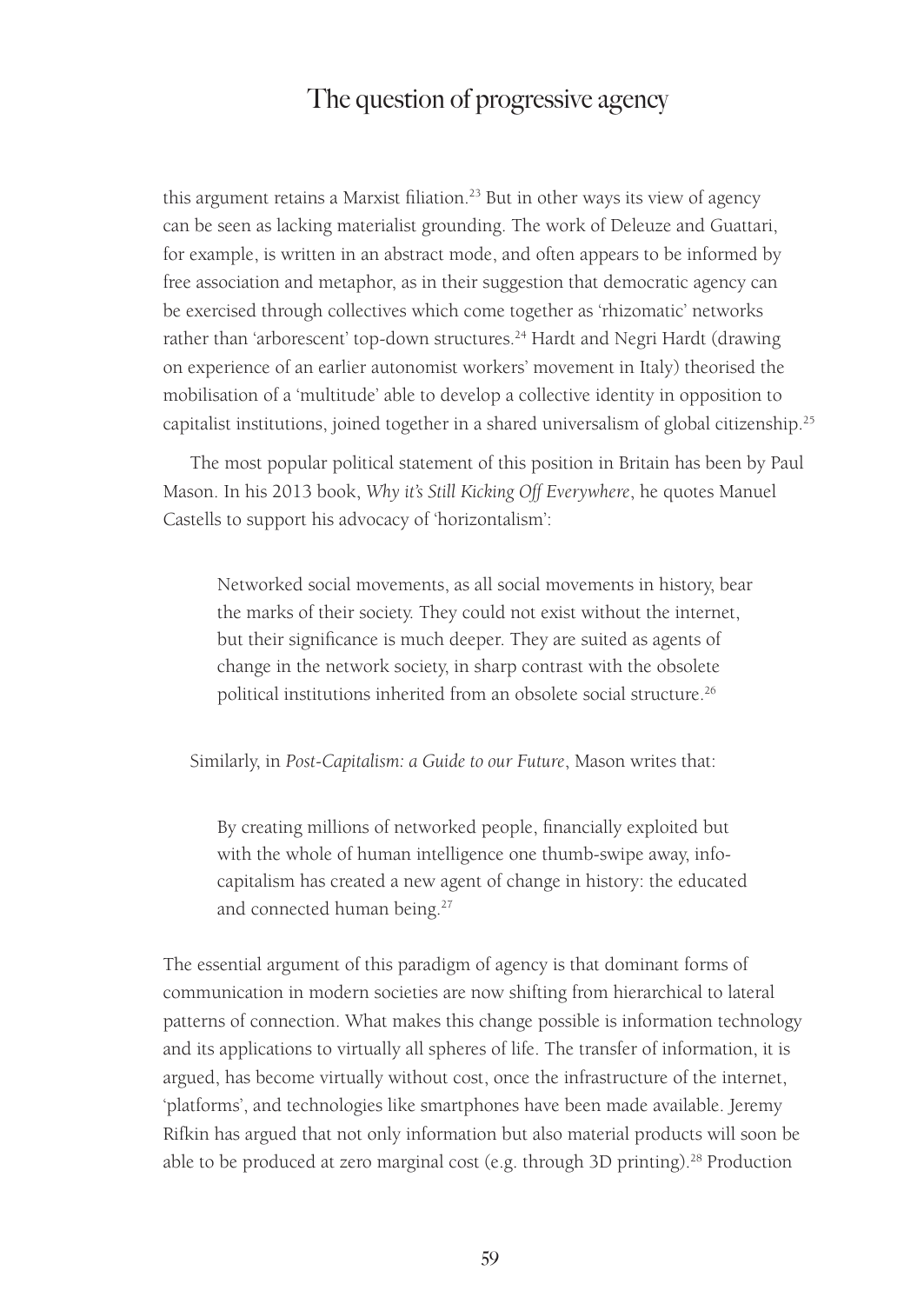will then take place outside markets, and it will no longer be driven by competitive success in driving down marginal costs; and this means that there will no longer be the ability to make profits, and capitalism will be displaced by a social economy based on material abundance.

There are contentious issues to be debated here, including a number of reservations about what kind of alternative to capitalism may realistically be represented by a 'social economy' of abundance and zero marginal costs.<sup>29</sup> But because of changes in forms of communication, it certainly has become possible for groups to be gathered together, protests to be mobilised, even revolutionary movements to be created, in very short periods of time, sometimes almost instantly. And these have been able to mobilise without the mediation of representative, hierarchical organisations with their cumbersome infrastructures of branches, printing presses and the capacity to pay salaries to their functionaries. These means of communication also make it possible for organisations that are agile enough to find new supporters and sources of energy to displace their established competitors.

The May Events of 1968 can be seen as a kind of 'trial run' for this development, though with technologies little more advanced than the printing press and the telephone. The pop-up dance venues of rave culture, set up in defiance of licensing rules, have also been an aspect of this phenomenon.

The rapid emergence of Syriza in Greece and Podemos in Spain, in combination with the movements such as Occupy discussed above and the broader insurgencies in Spain and Greece, persuaded Paul Mason that a new era of popular democratic agency had arrived. And Hardt and Negri's idea of the 'multitude' chimed in with this analysis.

While this kind of optimistic reading of the democratic and mobilising potentials of the new electronic forms of communication is certainly possible, it has become obvious in the current phase of nationalist populism that these developments have their dystopian potential also. The infrastructures which enable lateral communication between radical democratic agents of the left are also accessible to radicals of the far right, in its nationalist, religious or indeed terroristic forms, as Castells recognised from the beginning.30 Furthermore, powerful commercial entities - including internet corporations such as Facebook, Google, Twitter and Amazon, the giant industrial monopolies of the twenty-first century - control and manage these infrastructures to their own profit-seeking advantage.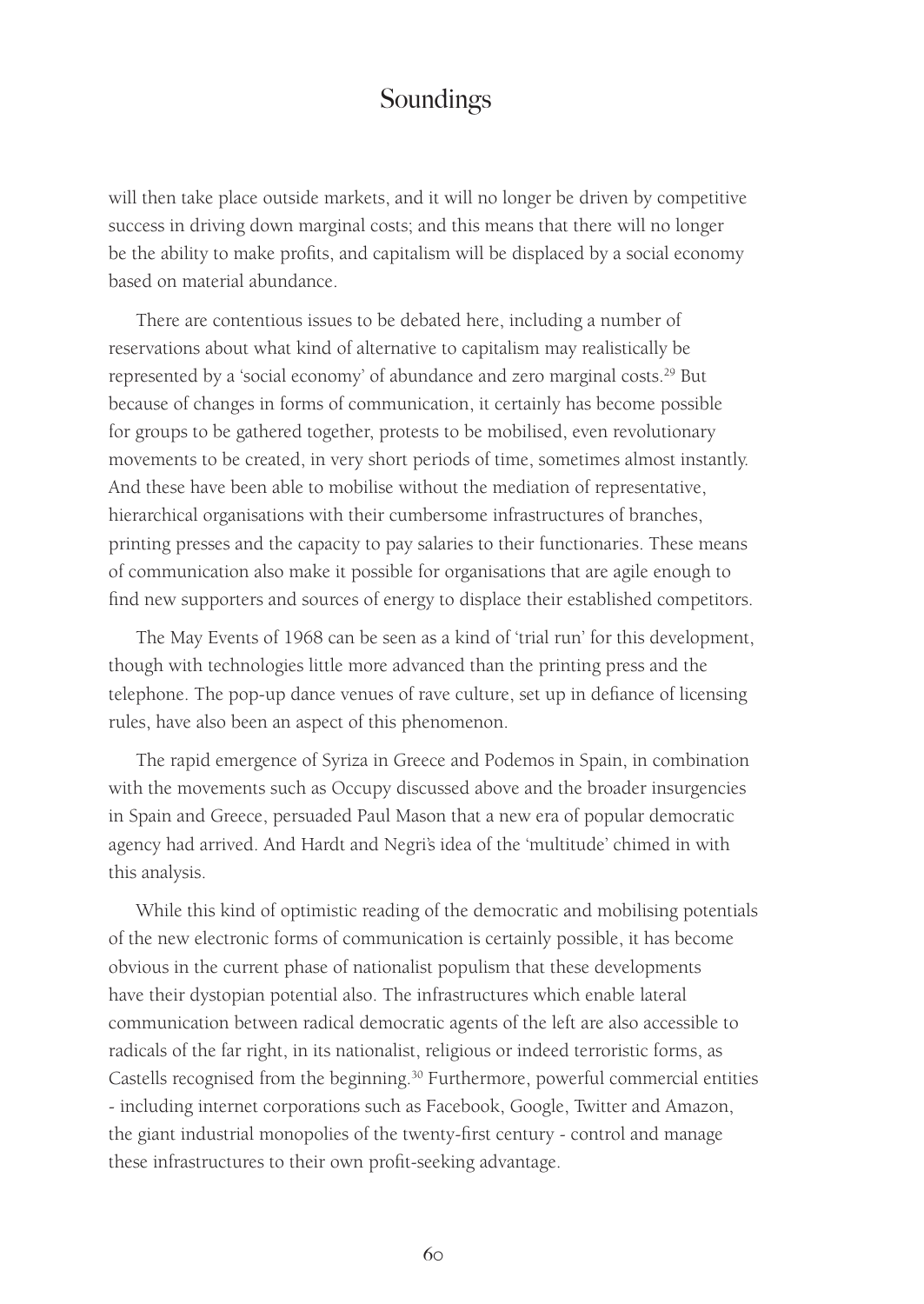What once seemed to be mainly a space for free lateral communication has been penetrated and manipulated in the service of ultra-rich and ultra-conservative manipulators of democratic politics. The weaknesses in regulation of the new communications technologies, and the 'de-inhibition' of agents able to conceal their identities, has led to an increased violence and viciousness of exchanges, and to the pervasiveness of intimidation, abuse and threat, which seem far from beneficial to progressive political advocacy. Moreover, a system that offers an expanded means of learning and democratic exchange for some, can become an enhanced means of surveillance, vilification and control in the hands of others.

We need to ask what *politically* explains the rise and salience of this new approach to agency? And it seems fair to conclude that, at least in considerable part, it is an outcome of the failure of the left's traditional agencies - its political parties, representative governmental institutions and trade unions - to protect people from the scourges of austerity and wars, and the social disorganisation which these have brought about. The prospect of ongoing improvement, generation by generation, which appeared to be on the horizon until the 1970s, seems to have vanished, especially for the young. Social-democratic parties have been in particularly severe decline, virtually disappearing as a political force in some nations.

What were once progressive institutions are now often seen as collusive or impotent in the face of so many threats to well-being, to the extent that they have come to be seen as part of a repressive and uncaring 'establishment', which can only be effectively confronted through spontaneous mass action. The crisis of global warming is the most important issue in this crisis, with the recent strike of schoolchildren the most remarkable recent manifestation of an emerging concept of popular agency and activism. Within the entire populations across the world that are threatened by climate change, we must hope there really is the potential 'multitude' about whose potential for action Hardt and Negri, and in different idiom Paul Mason, have optimistically written.

However, a measure of caution is necessary. Collectivities can be rapidly gathered together by mobilisations effected through the internet, but they seem liable to disperse equally quickly. Six million electronic signatures were obtained in two weeks in March 2019 in support of remaining in the European Union, and a million people turned out to march in favour of holding a second referendum. But what commitment and capacity for political *work* is indicated by what were highly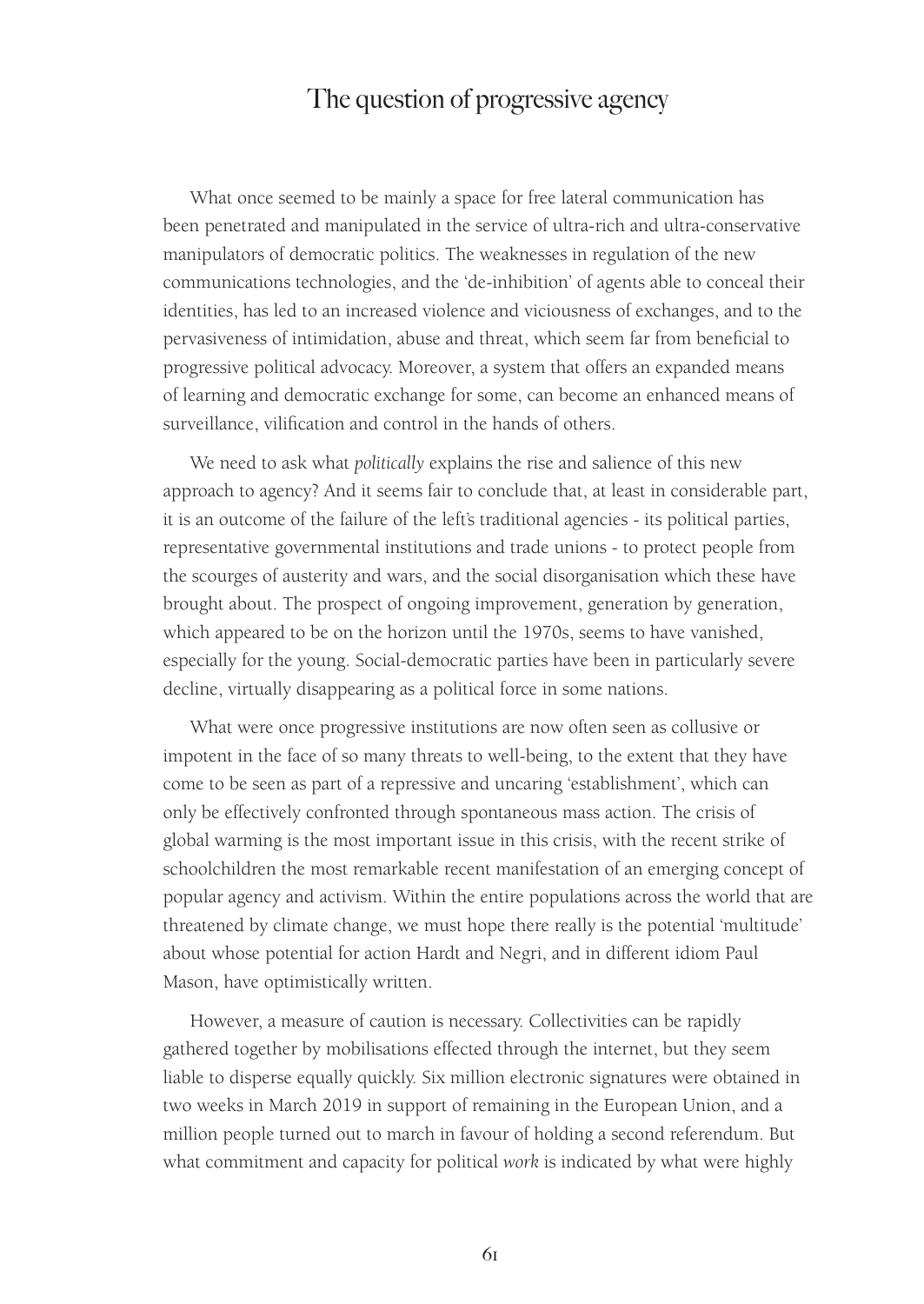meaningful but nevertheless short-lived demonstrative actions? And what can be achieved in terms of resistance to old practices, and the development of new ones, without the sustained sacrifice and work which has sustained traditional kinds of radical practice?

Perhaps the social changes which have made possible this new horizontalism and immediacy of agency are also capable of renewing more traditional forms of agency and organisation. In a recent *Soundings* article, I suggested that the successful mobilisation of Democrats in the recent US Congressional Election represented a potential for what Gramsci might have called a 'progressive modernisation', based on his idea of alliances between rising social classes and social groups.<sup>31</sup> The Democrat coalition of November 2018 was based on a majority of the young, women, the better educated, and ethnic minority populations - many of whom are being empowered by the new forms of communication of the information age. And there are other signs of emerging alliances made possible through the mobilising potential of the virtual and the material, including the rise of Corbynism in the UK.

The rethinking and renewal of institutions that modern societies now need is a profound and complex one, and one which calls for deep engagement with issues of structure, process and power. I would argue that both 'new' and 'old' conceptions of agency are relevant to this task.

**Michael Rustin** is a member of the *Soundings* editorial collective and a founding editor of the journal.

#### **Notes**

1. This article is part of the *Soundings* series on critical terms, which seeks to explore some of the main ideas at play in the current political conjuncture. The series was introduced in Deborah Grayson and Ben Little, '*Soundings* critical terms: conjunctural analysis and the crisis of ideas', *Soundings* 65, 2017. Each instalment outlines the theoretical and historical background of a particular idea or set of ideas.

2. In Haiti, people enslaved by these French citizens fought for their own freedom, using the same arguments about liberty and fraternity. But, in the main - and as the subsequent history of Haiti itself shows - the European idea of who could be a free citizen remained embedded within assumptions of white supremacy.

3. *Coriolanus*, Scene I, Act 1.

4. Most Social Democrats of the nineteenth century shared in this latter view, but held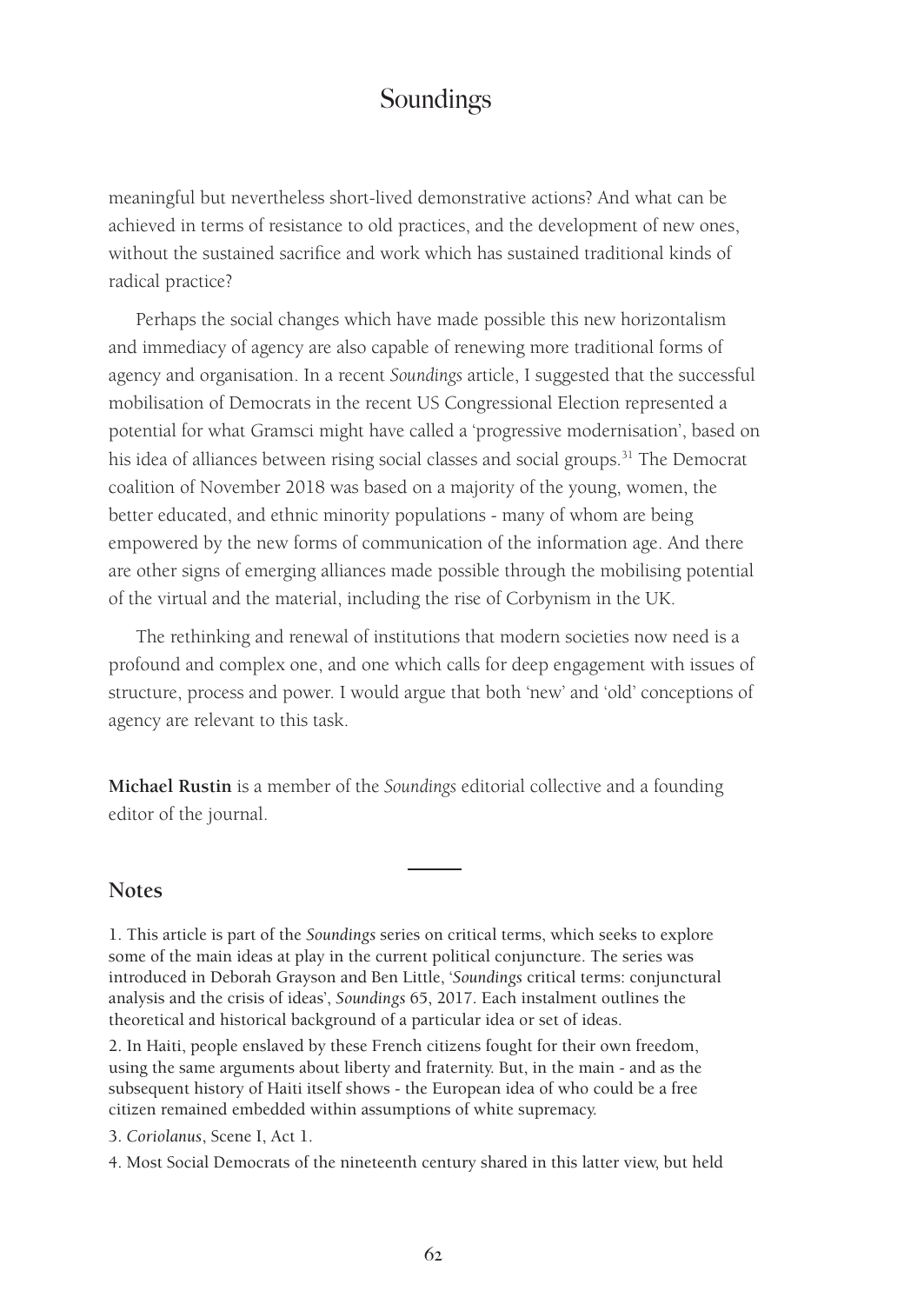widely varying views about how this working-class force should organise itself - see below.

5. This was an issue even for the radicals of the seventeenth-century English Revolution. John Milton, its committed supporter, believed the Levellers' (limited) democratic programme to be unfeasible in the uneducated society of his time. See C. Hill, *Milton and the English Revolution*, Faber and Faber 1977, pp169-70.

6. Many theorists would also distinguish between an elite culture that helps maintain the dominance of the ruling class and a popular culture that can sustain the working class in its struggles. These are complex and ongoing arguments.

7. Raymond Williams, *Culture and Society*, Chatto and Windus 1958.

8. Ibid.

9. J.K. Galbraith, *American Capitalism: the Concept of Countervailing Power*, Hamish Hamilton 1957.

10. This account follows those given by C.E. Schorske, *German Social Democracy, 1905-1917: The Development of the Great Schism*, Harvard University Press 1995; and Barrington Moore, *Injustice: the Social Bases of Obedience and Revolt*, Palgrave Macmillan 1979.

11. Terrorism can embody a coherent theory of agency too. One of its guiding beliefs is that oppressive responses to terrorist acts even by small numbers of agents will provoke broader popular resistance and revolt. Even the recent massacres in Sri Lanka may have had such a rationale.

12. E. Hobsbawm, 'The forward march of labour halted?', *Marxism Today*, September 1978.

13. T.H. Marshall, 'Citizenship and social class', in *Citizenship and Social Class*, Cambridge University Press 1950.

14. The effective abolition in 1995 by Tony Blair of Clause 4 of the Labour Party's Constitution, which had called for the common ownership of the means of production, distribution and exchange, was a symbolic focus of this argument.

15. R. Murray, 'Benetton Britain: the new economic order', *Marxism Today*, November 1985; and 'Life after Henry Ford', *Marxism Today*, October 1988.

16. *Policing the Crisis: Mugging, the State and Law and Order* (S. Hall, C. Critcher, T. Jefferson, J. Clarke and B. Roberts, Macmillan 1978/2013) gives a fine account of this crisis of 'corporatism'.

17. A. Touraine, *The Voice and the Eye: An Analysis of Social Movements*, Cambridge University Press 1981.

18. See J. Habermas, *Legitimation Crisis*, Heinemann 1976; R. Miliband, 'A state of desubordination', *British Journal of Sociology*, Vol 29 (4) 1978.

19. Doreen Massey and I argued in the *Kilburn Manifesto* that these neo-imperialist adventures were the international face of neo liberalism: https://www.lwbooks.co.uk/ sites/default/files/08\_rethinkingneoliberalworld.pdf.

20. The Afghanistan war cannot be won, Iraq is now governed by its Shia majority, Libya has no unified government, Syria remains under the control of Assad, and the